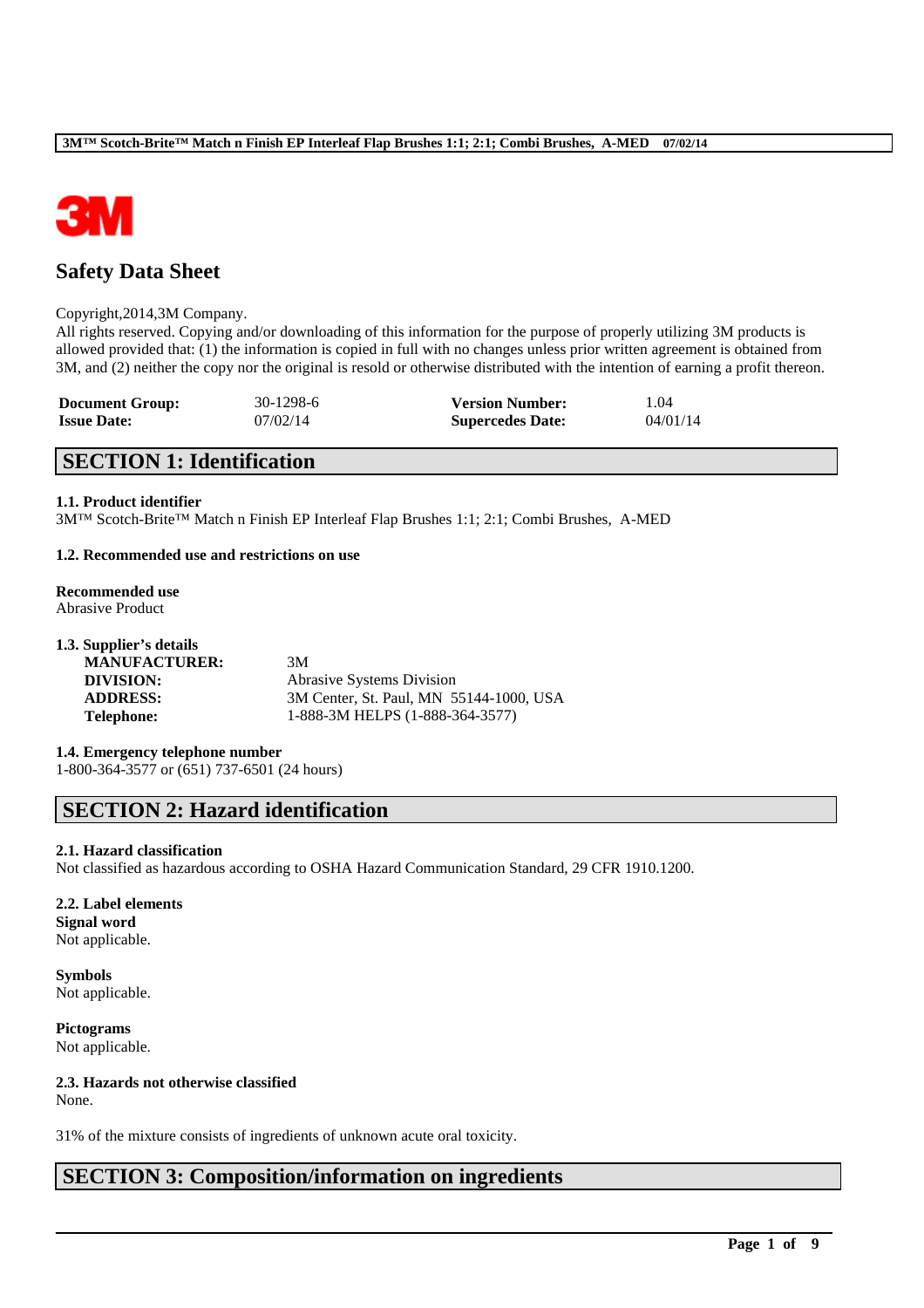| Ingredient                                      | <b>C.A.S. No.</b> | $%$ by Wt   |
|-------------------------------------------------|-------------------|-------------|
| Ceramic Aluminum Oxide / Aluminum Oxide Mineral | 1344-28-1         | $15 - 55$   |
| Blend (non-fibrous)                             |                   |             |
| Filler                                          | 1317-65-3         | $1 - 10$    |
| Filler                                          | 13983-17-0        | $0.5 - 5$   |
| Titanium Dioxide                                | 13463-67-7        | $0.1 - 2.5$ |
| Nylon Fiber                                     | Mixture           | $2 - 10$    |
| <b>Cured Resin</b>                              | Mixture           | $5 - 30$    |
| Paper Backing                                   | None              | $15 - 50$   |
| <b>Fiberglass Core</b>                          | Mixture           | $5 - 10$    |

## **SECTION 4: First aid measures**

### **4.1. Description of first aid measures**

#### **Inhalation:**

Remove person to fresh air. If you feel unwell, get medical attention.

#### **Skin Contact:**

Wash with soap and water. If signs/symptoms develop, get medical attention.

#### **Eye Contact:**

Flush with large amounts of water. Remove contact lenses if easy to do. Continue rinsing. If signs/symptoms persist, get medical attention.

#### **If Swallowed:**

No need for first aid is anticipated.

#### **4.2. Most important symptoms and effects, both acute and delayed**

See Section 11.1. Information on toxicological effects.

#### **4.3. Indication of any immediate medical attention and special treatment required**

Not applicable

## **SECTION 5: Fire-fighting measures**

#### **5.1. Suitable extinguishing media**

In case of fire: Use a fire fighting agent suitable for ordinary combustible material such as water or foam to extinguish.

\_\_\_\_\_\_\_\_\_\_\_\_\_\_\_\_\_\_\_\_\_\_\_\_\_\_\_\_\_\_\_\_\_\_\_\_\_\_\_\_\_\_\_\_\_\_\_\_\_\_\_\_\_\_\_\_\_\_\_\_\_\_\_\_\_\_\_\_\_\_\_\_\_\_\_\_\_\_\_\_\_\_\_\_\_\_\_\_\_\_

### **5.2. Special hazards arising from the substance or mixture**

None inherent in this product.

#### **Hazardous Decomposition or By-Products**

**Substance Condition**

Carbon monoxide During Combustion Carbon dioxide During Combustion

#### **5.3. Special protective actions for fire-fighters**

No special protective actions for fire-fighters are anticipated.

## **SECTION 6: Accidental release measures**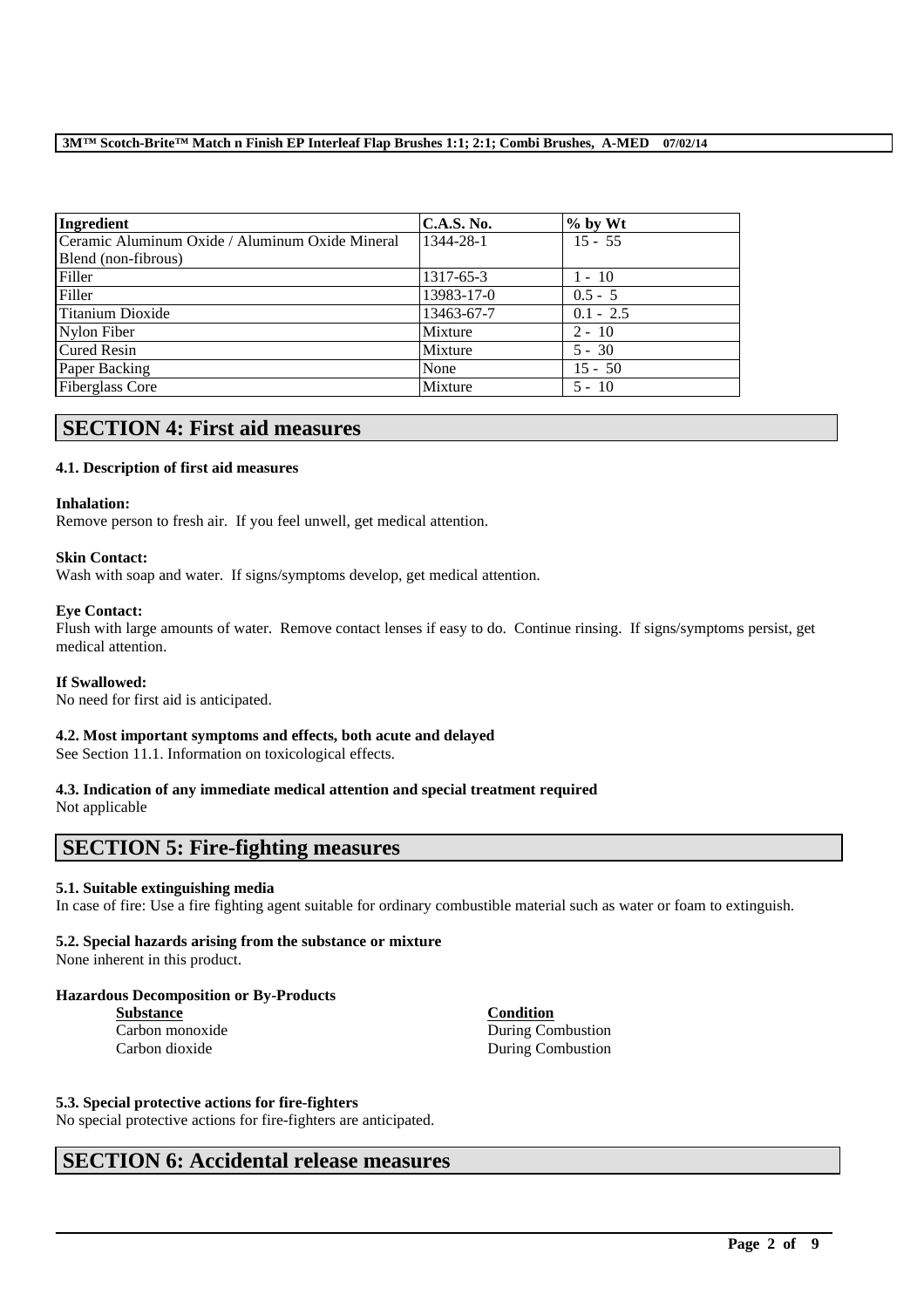#### **6.1. Personal precautions, protective equipment and emergency procedures**

Observe precautions from other sections.

#### **6.2. Environmental precautions**

Not applicable.

**6.3. Methods and material for containment and cleaning up** Not applicable.

## **SECTION 7: Handling and storage**

#### **7.1. Precautions for safe handling**

Damaged product can break apart during use and cause serious injury to face or eyes. Check product for damage such as cracks or nicks prior to use. Replace if damaged. Always wear eye and face protection when working at sanding or grinding operations or when near such operations. Avoid breathing of dust created by sanding, grinding or machining. Keep out of reach of children. Combustible dust may form by action of this product on another material (substrate). Dust generated from the substrate during use of this product may be explosive if in sufficient concentration with an ignition source. Dust deposits should not be allowed to accumulate on surfaces because of the potential for secondary explosions.

#### **7.2. Conditions for safe storage including any incompatibilities**

No special storage requirements.

## **SECTION 8: Exposure controls/personal protection**

#### **8.1. Control parameters**

#### **Occupational exposure limits**

| Ingredient                    | <b>C.A.S. No.</b> | Agency       | Limit type                    | <b>Additional Comments</b> |
|-------------------------------|-------------------|--------------|-------------------------------|----------------------------|
| Filler                        | 1317-65-3         | <b>OSHA</b>  | TWA(as total dust):15         |                            |
|                               |                   |              | mg/m3;TWA(respirable          |                            |
|                               |                   |              | fraction): $5 \text{ mg/m}$ 3 |                            |
| Aluminum, insoluble compounds | 1344-28-1         | <b>ACGIH</b> | TWA(respirable fraction):1    |                            |
|                               |                   |              | mg/m3                         |                            |
| Ceramic Aluminum Oxide /      | 1344-28-1         | <b>CMRG</b>  | TWA:1 fiber/cc                |                            |
| Aluminum Oxide Mineral Blend  |                   |              |                               |                            |
| (non-fibrous)                 |                   |              |                               |                            |
| Ceramic Aluminum Oxide /      | 1344-28-1         | <b>OSHA</b>  | TWA(as total dust):15         |                            |
| Aluminum Oxide Mineral Blend  |                   |              | mg/m3;TWA(respirable          |                            |
| (non-fibrous)                 |                   |              | fraction): $5 \text{ mg/m}$ 3 |                            |
| <b>Titanium Dioxide</b>       | 13463-67-7        | <b>ACGIH</b> | $TWA:10$ mg/m $3$             |                            |
| Titanium Dioxide              | 13463-67-7        | <b>CMRG</b>  | TWA(as respirable dust):5     |                            |
|                               |                   |              | mg/m3                         |                            |
| Titanium Dioxide              | 13463-67-7        | <b>OSHA</b>  | TWA(as total dust):15 mg/m3   |                            |

ACGIH : American Conference of Governmental Industrial Hygienists

AIHA : American Industrial Hygiene Association

CMRG : Chemical Manufacturer's Recommended Guidelines

OSHA : United States Department of Labor - Occupational Safety and Health Administration

TWA: Time-Weighted-Average

STEL: Short Term Exposure Limit

CEIL: Ceiling

#### **8.2. Exposure controls**

#### **8.2.1. Engineering controls**

Provide appropriate local exhaust ventilation for sanding, grinding or machining. Use general dilution ventilation and/or

\_\_\_\_\_\_\_\_\_\_\_\_\_\_\_\_\_\_\_\_\_\_\_\_\_\_\_\_\_\_\_\_\_\_\_\_\_\_\_\_\_\_\_\_\_\_\_\_\_\_\_\_\_\_\_\_\_\_\_\_\_\_\_\_\_\_\_\_\_\_\_\_\_\_\_\_\_\_\_\_\_\_\_\_\_\_\_\_\_\_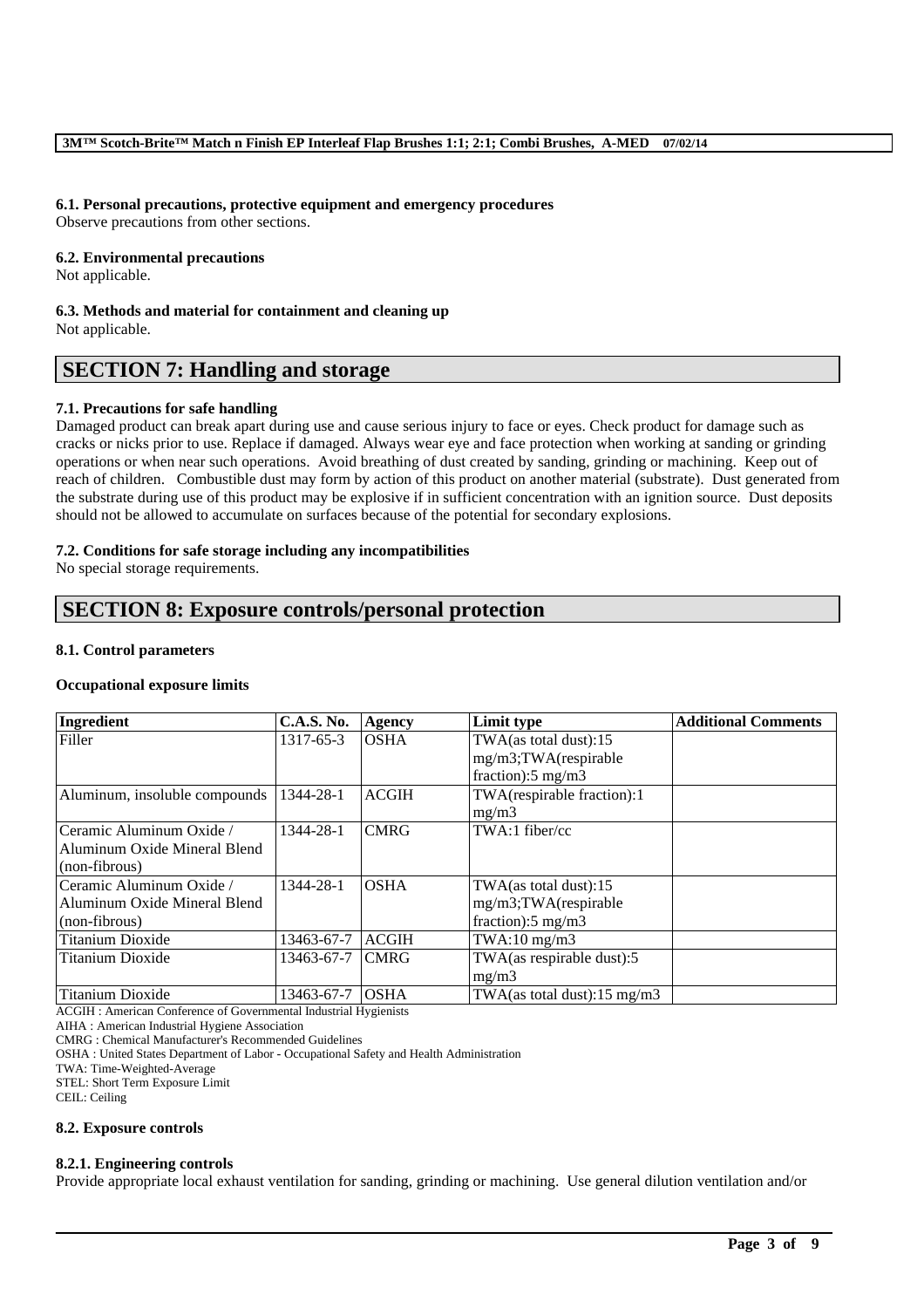local exhaust ventilation to control airborne exposures to below relevant Exposure Limits and/or control dust/fume/gas/mist/vapors/spray. If ventilation is not adequate, use respiratory protection equipment. Provide local exhaust at process emission sources to control exposure near the source and to prevent the escape of dust into the work area. Ensure that dust-handling systems (such as exhaust ducts, dust collectors, vessels, and processing equipment) are designed in a manner to prevent the escape of dust into the work area (i.e., there is no leakage from the equipment).

#### **8.2.2. Personal protective equipment (PPE)**

#### **Eye/face protection**

To minimize the risk of injury to face and eyes, always wear eye and face protection when working at sanding or grinding operations or when near such operations. Select and use eye/face protection to prevent contact based on the results of an exposure assessment. The following eye/face protection(s) are recommended: Safety Glasses with side shields

#### **Skin/hand protection**

Wear appropriate gloves to minimize risk of injury to skin from contact with dust or physical abrasion from grinding or sanding.

#### **Respiratory protection**

Assess exposure concentrations of all materials involved in the work process. Consider material being abraded when determining the appropriate respiratory protection. Select and use appropriate respirators to prevent inhalation overexposure. An exposure assessment may be needed to decide if a respirator is required. If a respirator is needed, use respirators as part of a full respiratory protection program. Based on the results of the exposure assessment, select from the following respirator type(s) to reduce inhalation exposure:

\_\_\_\_\_\_\_\_\_\_\_\_\_\_\_\_\_\_\_\_\_\_\_\_\_\_\_\_\_\_\_\_\_\_\_\_\_\_\_\_\_\_\_\_\_\_\_\_\_\_\_\_\_\_\_\_\_\_\_\_\_\_\_\_\_\_\_\_\_\_\_\_\_\_\_\_\_\_\_\_\_\_\_\_\_\_\_\_\_\_

Half facepiece or full facepiece air-purifying respirator suitable for particulates

For questions about suitability for a specific application, consult with your respirator manufacturer.

### **SECTION 9: Physical and chemical properties**

#### **9.1. Information on basic physical and chemical properties**

| <b>General Physical Form:</b>          | Solid                  |
|----------------------------------------|------------------------|
| Odor, Color, Grade:                    | Solid Abrasive Product |
| <b>Odor threshold</b>                  | Not Applicable         |
| рH                                     | Not Applicable         |
| <b>Melting point</b>                   | Not Applicable         |
| <b>Boiling Point</b>                   | Not Applicable         |
| <b>Flash Point</b>                     | Not Applicable         |
| <b>Evaporation rate</b>                | Not Applicable         |
| <b>Flammability (solid, gas)</b>       | Not Classified         |
| <b>Flammable Limits(LEL)</b>           | Not Applicable         |
| <b>Flammable Limits(UEL)</b>           | Not Applicable         |
| <b>Vapor Pressure</b>                  | Not Applicable         |
| <b>Vapor Density</b>                   | Not Applicable         |
| <b>Specific Gravity</b>                | Not Applicable         |
| <b>Solubility In Water</b>             | Not Applicable         |
| Solubility- non-water                  | Not Applicable         |
| Partition coefficient: n-octanol/water | Not Applicable         |
| <b>Autoignition temperature</b>        | Not Applicable         |
| <b>Decomposition temperature</b>       | Not Applicable         |
| Viscosity                              | Not Applicable         |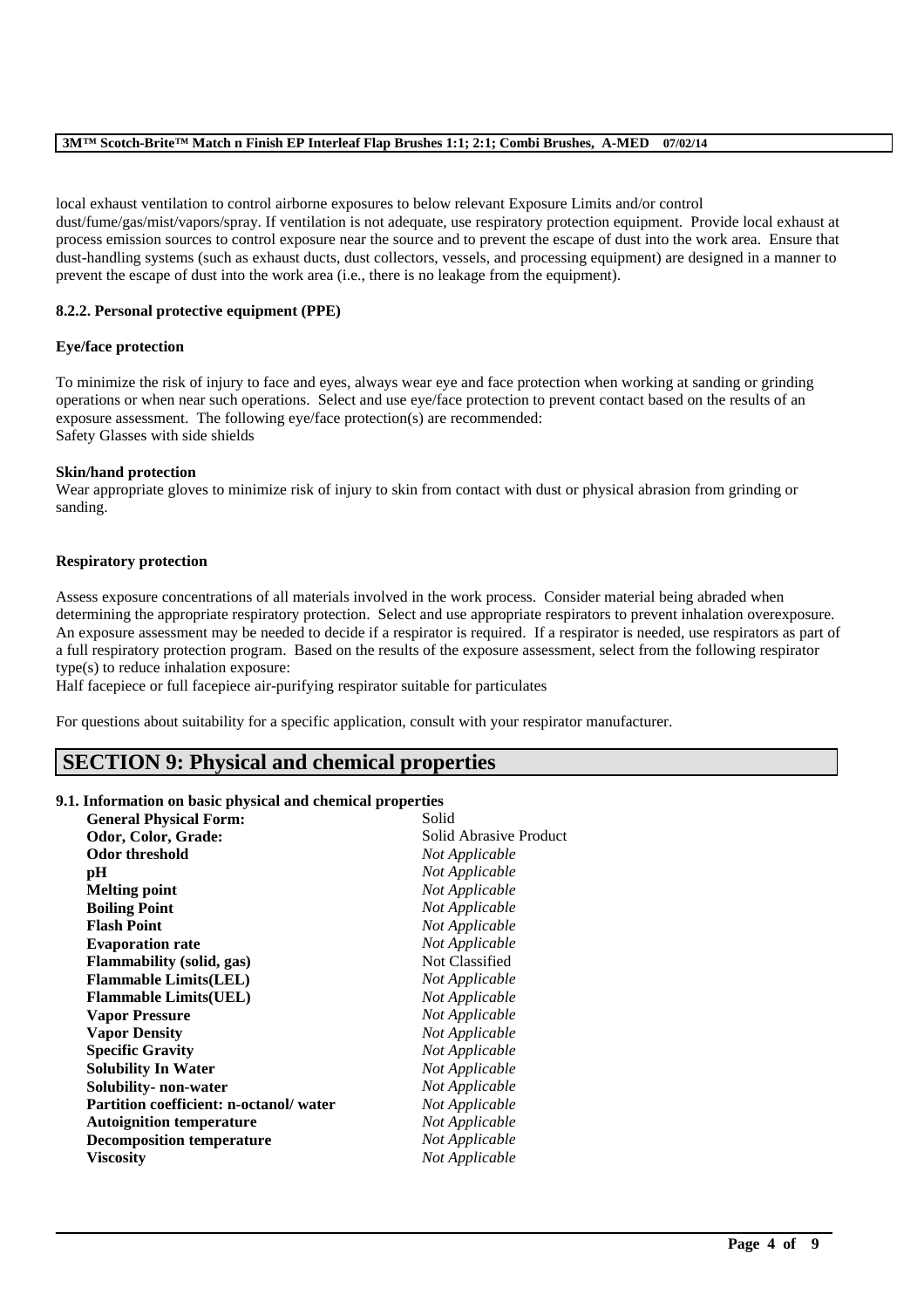## **SECTION 10: Stability and reactivity**

#### **10.1. Reactivity**

This material is considered to be non reactive under normal use conditions.

## **10.2. Chemical stability**

Stable.

#### **10.3. Possibility of hazardous reactions**

Hazardous polymerization will not occur.

**10.4. Conditions to avoid** None known.

# **10.5. Incompatible materials**

None known.

#### **10.6. Hazardous decomposition products**

None known.

#### **Substance Condition**

Refer to section 5.2 for hazardous decomposition products during combustion.

## **SECTION 11: Toxicological information**

**The information below may not be consistent with the material classification in Section 2 if specific ingredient classifications are mandated by a competent authority. In addition, toxicological data on ingredients may not be reflected in the material classification and/or the signs and symptoms of exposure, because an ingredient may be present below the threshold for labeling, an ingredient may not be available for exposure, or the data may not be relevant to the material as a whole.**

**11.1. Information on Toxicological effects**

**Signs and Symptoms of Exposure**

#### **Based on test data and/or information on the components, this material may produce the following health effects:**

### **Inhalation:**

Dust from grinding, sanding or machining may cause irritation of the respiratory system. Signs/symptoms may include cough, sneezing, nasal discharge, headache, hoarseness, and nose and throat pain.

#### **Skin Contact:**

Mechanical Skin irritation: Signs/symptoms may include abrasion, redness, pain, and itching.

#### **Eye Contact:**

Mechanical eye irritation: Signs/symptoms may include pain, redness, tearing and corneal abrasion.

Dust created by grinding, sanding, or machining may cause eye irritation. Signs/symptoms may include redness, swelling, pain, tearing, and blurred or hazy vision.

\_\_\_\_\_\_\_\_\_\_\_\_\_\_\_\_\_\_\_\_\_\_\_\_\_\_\_\_\_\_\_\_\_\_\_\_\_\_\_\_\_\_\_\_\_\_\_\_\_\_\_\_\_\_\_\_\_\_\_\_\_\_\_\_\_\_\_\_\_\_\_\_\_\_\_\_\_\_\_\_\_\_\_\_\_\_\_\_\_\_

#### **Ingestion:**

No health effects are expected.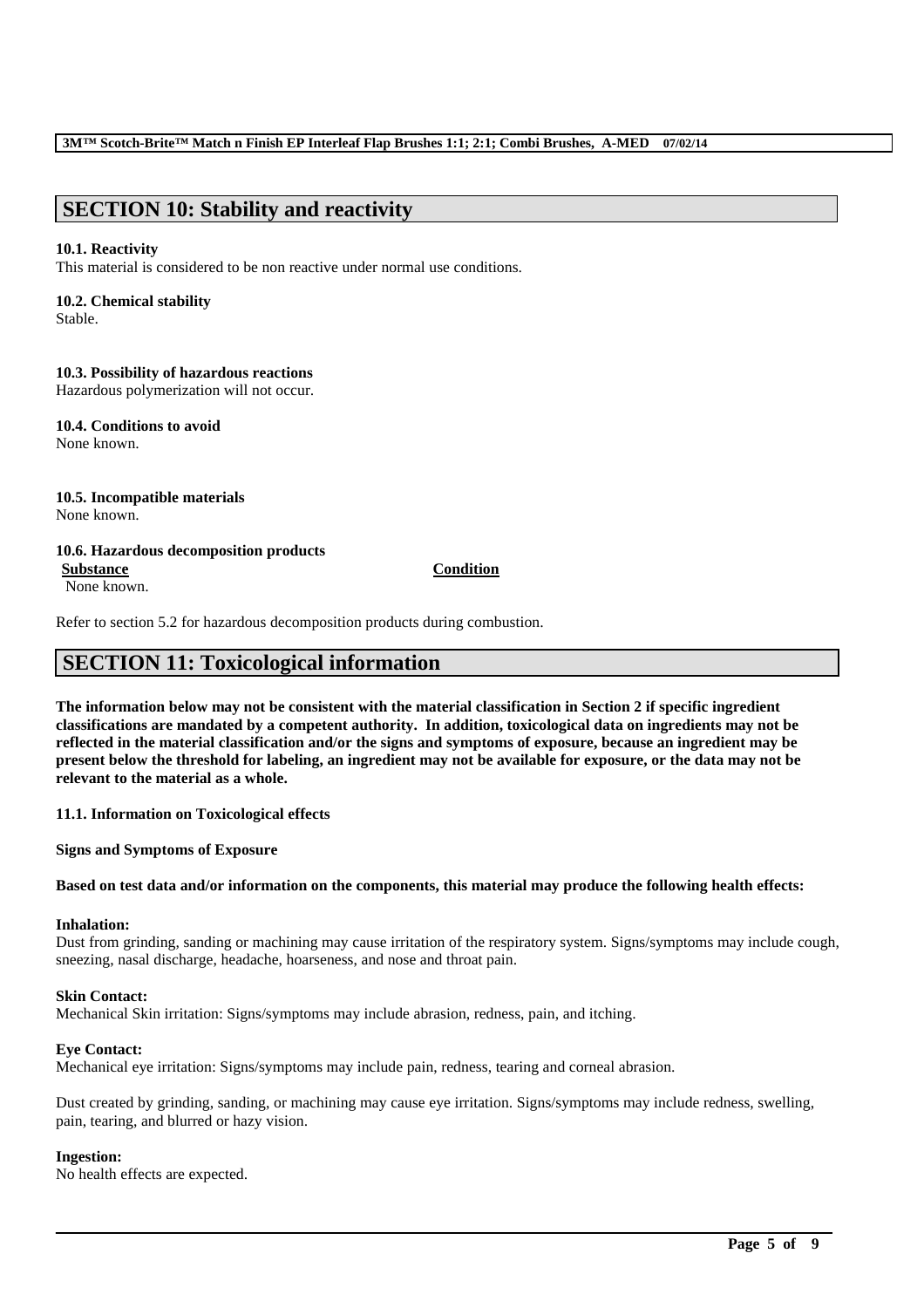#### **Carcinogenicity:**

**Acute Toxicity**

| Ingredient                                                                                                                                                                                                                                                         | A.S. No.                    | Description<br>Ulass                             | <b>kegulation</b>                                           |
|--------------------------------------------------------------------------------------------------------------------------------------------------------------------------------------------------------------------------------------------------------------------|-----------------------------|--------------------------------------------------|-------------------------------------------------------------|
| rent to the second the second term in the second term in the second term in the second term in the second term in the second term in the second term in the second term in the second term in the second term in the second te<br>D <sub>10X1</sub> de<br>Fitanium | .146<br>$-1$<br>$\mathbf v$ | OD.<br>∽<br>. GTD<br>Possible human carc.<br>-D. | International<br>Research on<br>$\sqrt{2}$<br>Cancel<br>tor |

#### **Additional Information:**

This document covers only the 3M product. For complete assessment, when determining the degree of hazard, the material being abraded must also be considered.

This product contains titanium dioxide. Cancer of the lungs has been observed in rats that inhaled high levels of titanium dioxide. No exposure to inhaled titanium dioxide is expected during the normal handling and use of this product. Titanium dioxide was not detected when air sampling was conducted during simulated use of similar products containing titanium dioxide. Therefore, the health effects associated with titanium dioxide are not expected during the normal use of this product. **Toxicological Data**

If a component is disclosed in section 3 but does not appear in a table below, either no data are available for that endpoint or the data are not sufficient for classification.

| ACULE TOXICILY                                        |             |                |                                                   |
|-------------------------------------------------------|-------------|----------------|---------------------------------------------------|
| <b>Name</b>                                           | Route       | <b>Species</b> | <b>Value</b>                                      |
| Overall product                                       | Ingestion   |                | No data available; calculated $ATE > 5,000$ mg/kg |
| Ceramic Aluminum Oxide / Aluminum Oxide Mineral Blend | Dermal      |                | LD50 estimated to be $> 5,000$ mg/kg              |
| (non-fibrous)                                         |             |                |                                                   |
| Ceramic Aluminum Oxide / Aluminum Oxide Mineral Blend | Inhalation- | Rat            | $LC50 > 2.3$ mg/l                                 |
| (non-fibrous)                                         | Dust/Mist   |                |                                                   |
|                                                       | (4 hours)   |                |                                                   |
| Ceramic Aluminum Oxide / Aluminum Oxide Mineral Blend | Ingestion   | Rat            | $LD50 > 5,000$ mg/kg                              |
| (non-fibrous)                                         |             |                |                                                   |
| Filler                                                | Dermal      | Rat            | $LD50 > 2,000$ mg/kg                              |
| Filler                                                | Inhalation- | Rat            | LC50 $3.0$ mg/l                                   |
|                                                       | Dust/Mist   |                |                                                   |
|                                                       | (4 hours)   |                |                                                   |
| Filler                                                | Ingestion   | Rat            | LD50 $6,450$ mg/kg                                |
| Filler                                                | Dermal      |                | LD50 estimated to be $> 5,000$ mg/kg              |
| Filler                                                | Ingestion   |                | LD50 estimated to be $2,000 - 5,000$ mg/kg        |
| Titanium Dioxide                                      | Dermal      | Rabbit         | $LD50 > 10,000$ mg/kg                             |
| Titanium Dioxide                                      | Inhalation- | Rat            | $LC50 > 6.82$ mg/l                                |
|                                                       | Dust/Mist   |                |                                                   |
|                                                       | (4 hours)   |                |                                                   |
| Titanium Dioxide                                      | Ingestion   | Rat            | $LD50 > 10,000$ mg/kg                             |

 $ATE = acute$  toxicity estimate

#### **Skin Corrosion/Irritation**

| Name                                                                            | Species | Value                                |
|---------------------------------------------------------------------------------|---------|--------------------------------------|
| Aluminum Oxide<br>Oxide Mineral Blend<br>Aluminum<br>. (non-fibrous)<br>'eramic | Rabbit  | No significant irritation            |
| Filler                                                                          | Rabbit  | $\cdot$<br>No significant irritation |
| control.<br>Fitanium Dioxide                                                    | Rabbit  | No significant irritation            |

#### **Serious Eye Damage/Irritation**

| <b>Name</b>                                                               | <b>Species</b> | Value                     |
|---------------------------------------------------------------------------|----------------|---------------------------|
| Aluminum Oxide Mineral Blend (non-fibrous)<br>Oxide<br>Aluminum<br>eramic | Rabbit         | No significant irritation |
| Filler                                                                    | Rabbit         | No significant irritation |
| Titanium Dioxide                                                          | Rabbit         | No significant irritation |

### **Skin Sensitization**

| <b>Name</b>      | <b>Species</b> | Value                                 |
|------------------|----------------|---------------------------------------|
| Titanium Dioxide | Human          | .<br>$\sim$ $\sim$<br>Not sensitizing |
|                  | and            |                                       |
|                  | animal         |                                       |

\_\_\_\_\_\_\_\_\_\_\_\_\_\_\_\_\_\_\_\_\_\_\_\_\_\_\_\_\_\_\_\_\_\_\_\_\_\_\_\_\_\_\_\_\_\_\_\_\_\_\_\_\_\_\_\_\_\_\_\_\_\_\_\_\_\_\_\_\_\_\_\_\_\_\_\_\_\_\_\_\_\_\_\_\_\_\_\_\_\_

#### **Respiratory Sensitization**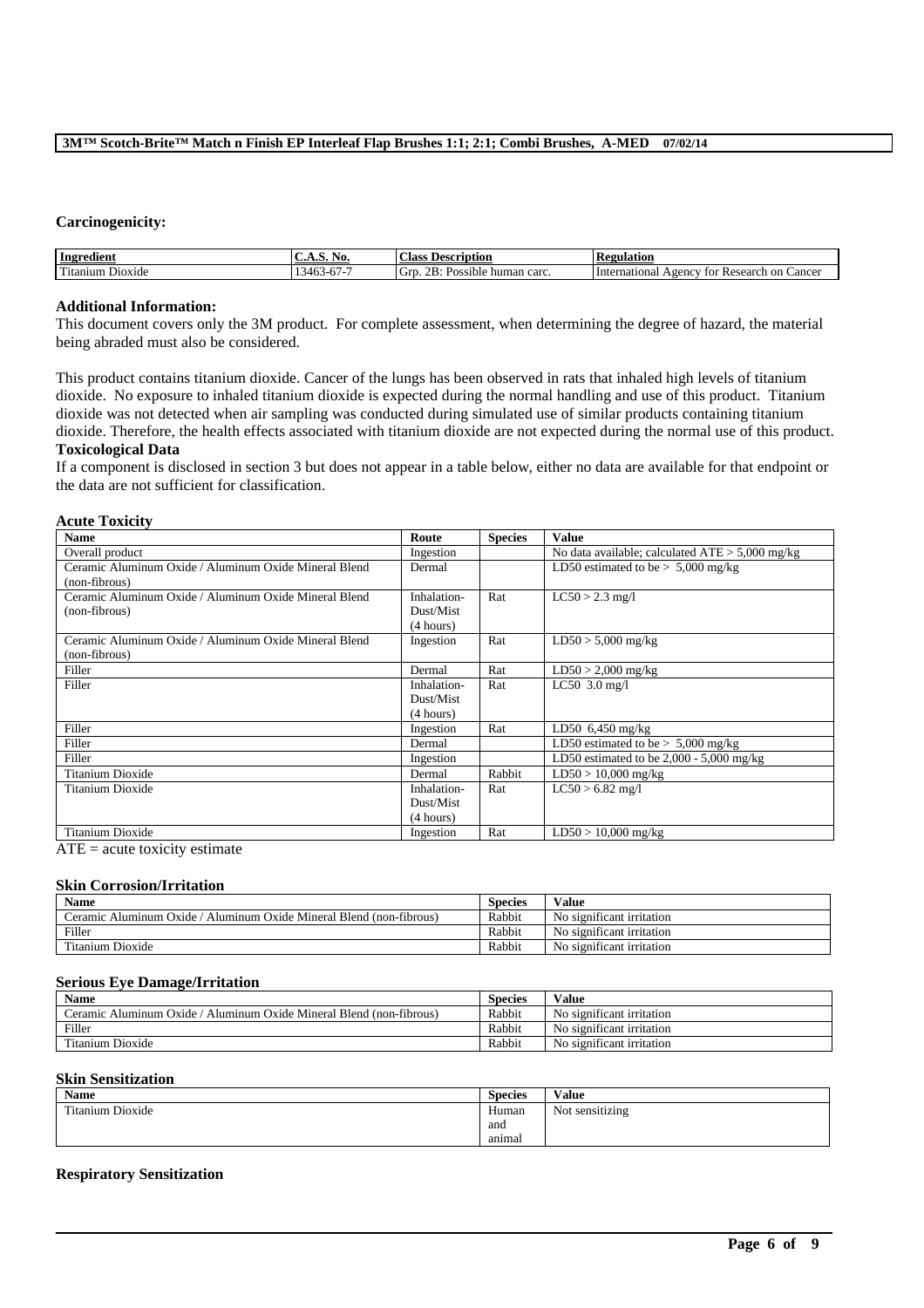| <b>Name</b> | <b>Species</b> | ⁄ alue |
|-------------|----------------|--------|

### **Germ Cell Mutagenicity**

| <b>Name</b>                                                         | Route    | <b>Value</b>  |
|---------------------------------------------------------------------|----------|---------------|
| Ceramic Aluminum Oxide / Aluminum Oxide Mineral Blend (non-fibrous) | In Vitro | Not mutagenic |
| Filler                                                              | In Vitro | Not mutagenic |
| Titanium Dioxide                                                    | In Vitro | Not mutagenic |
| Titanium Dioxide                                                    | In vivo  | Not mutagenic |

### **Carcinogenicity**

| <b>Name</b>                                                 | Route      | <b>Species</b> | Value            |
|-------------------------------------------------------------|------------|----------------|------------------|
| Ceramic Aluminum Oxide / Aluminum Oxide Mineral Blend (non- | Inhalation | Rat            | Not carcinogenic |
| fibrous)                                                    |            |                |                  |
| Titanium Dioxide                                            | Ingestion  | Multiple       | Not carcinogenic |
|                                                             |            | animal         |                  |
|                                                             |            | species        |                  |
| Titanium Dioxide                                            | Inhalation | Rat            | Carcinogenic     |

### **Reproductive Toxicity**

### **Reproductive and/or Developmental Effects**

| <b>Name</b> | Route     | <b>Value</b>             | <b>Species</b> | <b>Test Result</b>     | Exposure                              |
|-------------|-----------|--------------------------|----------------|------------------------|---------------------------------------|
|             |           |                          |                |                        | <b>Duration</b>                       |
| Filler      | Ingestion | Not toxic to development | Rat            | NOAEL 625<br>mg/kg/day | premating $\&$<br>during<br>gestation |

#### **Target Organ(s)**

#### **Specific Target Organ Toxicity - single exposure**

| <b>Name</b> | Route      | Target Organ(s)    | Value                 | <b>Species</b> | <b>Test Result</b>             | Exposure<br><b>Duration</b> |
|-------------|------------|--------------------|-----------------------|----------------|--------------------------------|-----------------------------|
| Filler      | Inhalation | respiratory system | All data are negative | Rat            | NOAEL<br>$0.812 \text{ m}$ g/l | 90 minutes                  |

#### **Specific Target Organ Toxicity - repeated exposure**

| <b>Name</b>             | Route      | Target Organ(s)    | <b>Value</b>                      | <b>Species</b> | <b>Test Result</b>   | <b>Exposure</b> |
|-------------------------|------------|--------------------|-----------------------------------|----------------|----------------------|-----------------|
|                         |            |                    |                                   |                |                      | <b>Duration</b> |
| Ceramic Aluminum Oxide  | Inhalation | pneumoconiosis     | Some positive data exist, but the | Human          | <b>NOAEL Not</b>     | occupational    |
| Aluminum Oxide Mineral  |            | pulmonary fibrosis | data are not sufficient for       |                | available            | exposure        |
| Blend (non-fibrous)     |            |                    | classification                    |                |                      |                 |
| Filler                  | Inhalation | respiratory system | Some positive data exist, but the | Human          | <b>NOAEL Not</b>     | occupational    |
|                         |            | respiratory system | data are not sufficient for       |                | available            | exposure        |
|                         |            |                    | classification                    |                |                      |                 |
| Filler                  | Inhalation | pulmonary fibrosis | All data are negative             | Human          | <b>NOAEL Not</b>     |                 |
|                         |            |                    |                                   | and            | available            |                 |
|                         |            |                    |                                   | animal         |                      |                 |
| <b>Titanium Dioxide</b> | Inhalation | respiratory system | Some positive data exist, but the | Rat            | LOAEL.               | 2 years         |
|                         |            |                    | data are not sufficient for       |                | $0.010 \text{ mg}/1$ |                 |
|                         |            |                    | classification                    |                |                      |                 |
| Titanium Dioxide        | Inhalation | pulmonary fibrosis | All data are negative             | Human          | NOAEL Not            | occupational    |
|                         |            |                    |                                   |                | available            | exposure        |

#### **Aspiration Hazard**

**Name Value**

**Please contact the address or phone number listed on the first page of the SDS for additional toxicological information on this material and/or its components.**

\_\_\_\_\_\_\_\_\_\_\_\_\_\_\_\_\_\_\_\_\_\_\_\_\_\_\_\_\_\_\_\_\_\_\_\_\_\_\_\_\_\_\_\_\_\_\_\_\_\_\_\_\_\_\_\_\_\_\_\_\_\_\_\_\_\_\_\_\_\_\_\_\_\_\_\_\_\_\_\_\_\_\_\_\_\_\_\_\_\_

# **SECTION 12: Ecological information**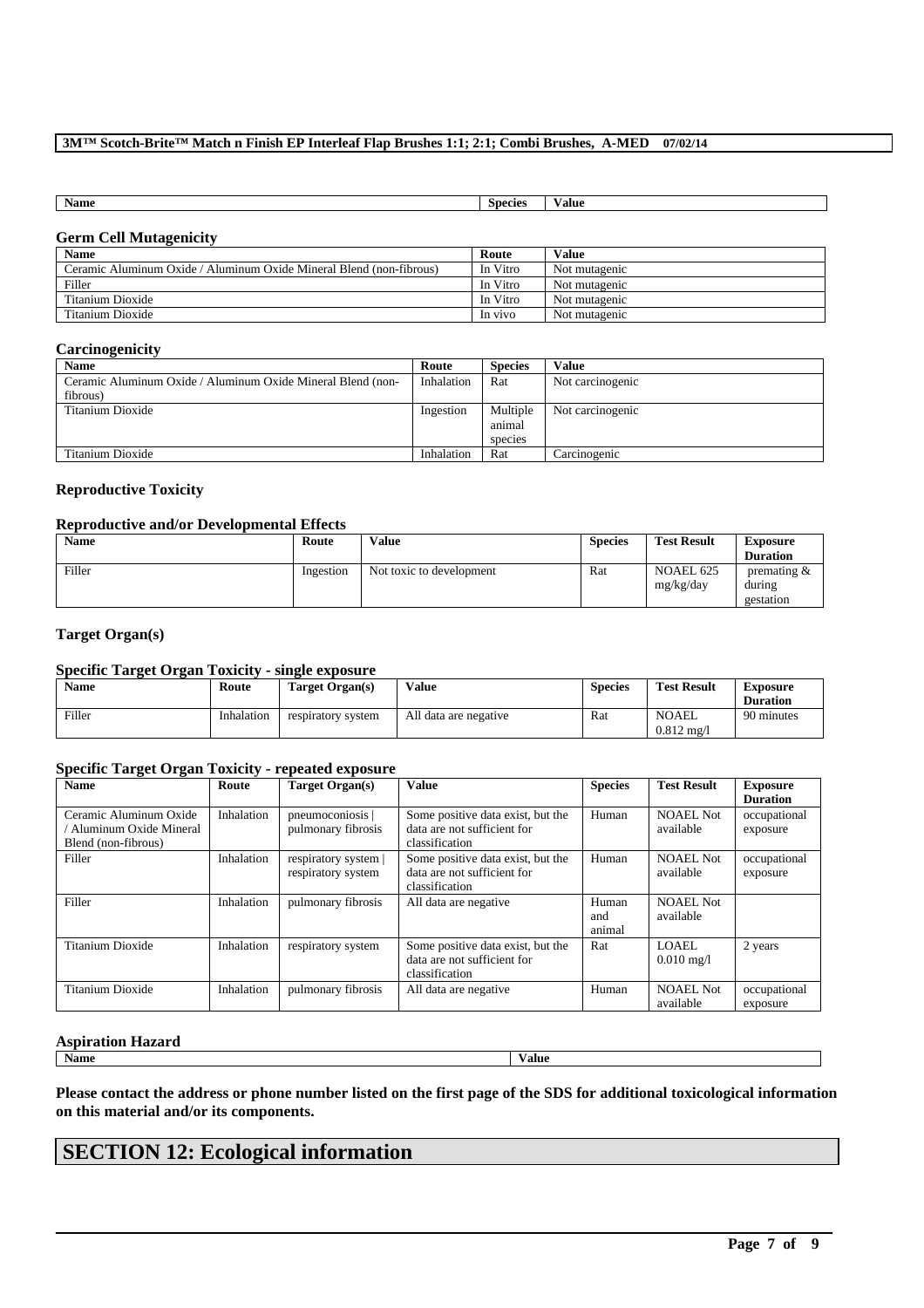### **Ecotoxicological information**

Please contact the address or phone number listed on the first page of the SDS for additional ecotoxicological information on this material and/or its components.

#### **Chemical fate information**

Please contact the address or phone number listed on the first page of the SDS for additional chemical fate information on this material and/or its components.

### **SECTION 13: Disposal considerations**

#### **13.1. Disposal methods**

Dispose of contents/ container in accordance with the local/regional/national/international regulations.

Prior to disposal, consult all applicable authorities and regulations to insure proper classification. The substrate that was abraded must be considered as a factor in the disposal method for this product. Dispose of waste product in a permitted industrial waste facility. As a disposal alternative, incinerate in a permitted waste incineration facility. If no other disposal options are available, waste product may be placed in a landfill properly designed for industrial waste.

#### **EPA Hazardous Waste Number (RCRA):** Not regulated

## **SECTION 14: Transport Information**

Not regulated per U.S. DOT, IATA or IMO.

*These transportation classifications are provided as a customer service. As the shipper YOU remain responsible for complying with all applicable laws and regulations, including proper transportation classification and packaging. 3M transportation classifications are based on product formulation, packaging, 3M policies and 3M understanding of applicable current regulations. 3M does not guarantee the accuracy of this classification information. This information applies only to transportation classification and not the packaging, labeling, or marking requirements. The original 3M* package is certified for U.S. ground shipment only. If you are shipping by air or ocean, the package may not meet *applicable regulatory requirements.* 

## **SECTION 15: Regulatory information**

### **15.1. US Federal Regulations**

Contact 3M for more information.

#### **311/312 Hazard Categories:**

Fire Hazard - No Pressure Hazard - No Reactivity Hazard - No Immediate Hazard - No Delayed Hazard - No

#### **15.2. State Regulations**

Contact 3M for more information.

#### **15.3. Chemical Inventories**

Contact 3M for more information.

#### **15.4. International Regulations**

Contact 3M for more information.

**This SDS has been prepared to meet the U.S. OSHA Hazard Communication Standard, 29 CFR 1910.1200.**

\_\_\_\_\_\_\_\_\_\_\_\_\_\_\_\_\_\_\_\_\_\_\_\_\_\_\_\_\_\_\_\_\_\_\_\_\_\_\_\_\_\_\_\_\_\_\_\_\_\_\_\_\_\_\_\_\_\_\_\_\_\_\_\_\_\_\_\_\_\_\_\_\_\_\_\_\_\_\_\_\_\_\_\_\_\_\_\_\_\_